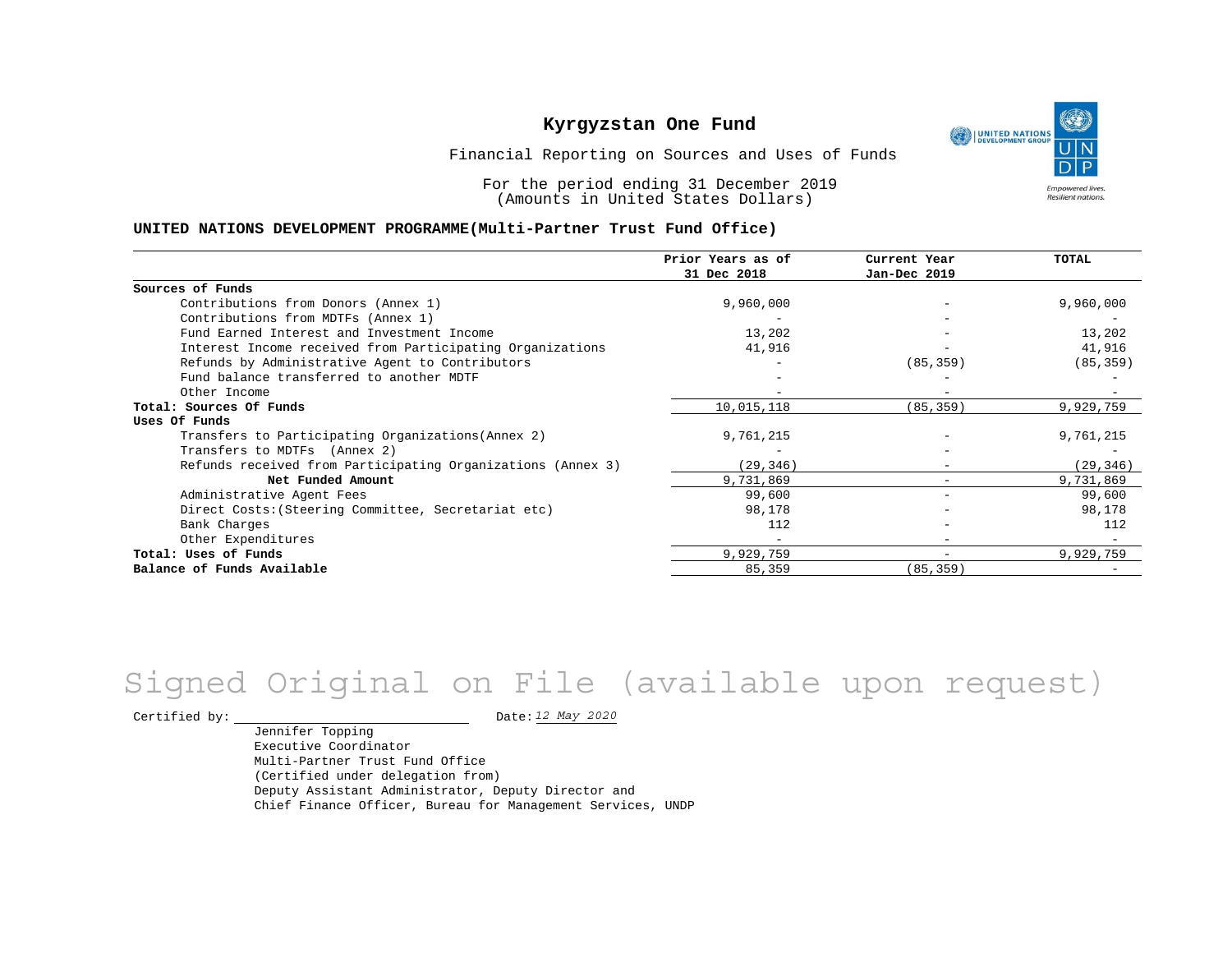

Financial Reporting on Sources and Uses of Funds

For the period ending 31 December 2019 (Amounts in United States Dollars)

### **UNITED NATIONS DEVELOPMENT PROGRAMME(Multi-Partner Trust Fund Office)**

**Annex - 1: Contributions**

|                             | Prior Years as of | Current Year             | TOTAL     |
|-----------------------------|-------------------|--------------------------|-----------|
|                             | 31 Dec 2018       | Jan-Dec 2019             |           |
| From Contributors           |                   |                          |           |
| Expanded DaO Funding Window | 9,960,000         | $\overline{\phantom{0}}$ | 9,960,000 |
| Total: Contributions        | 9,960,000         | $-$                      | 9,960,000 |

## Signed Original on File (available upon request)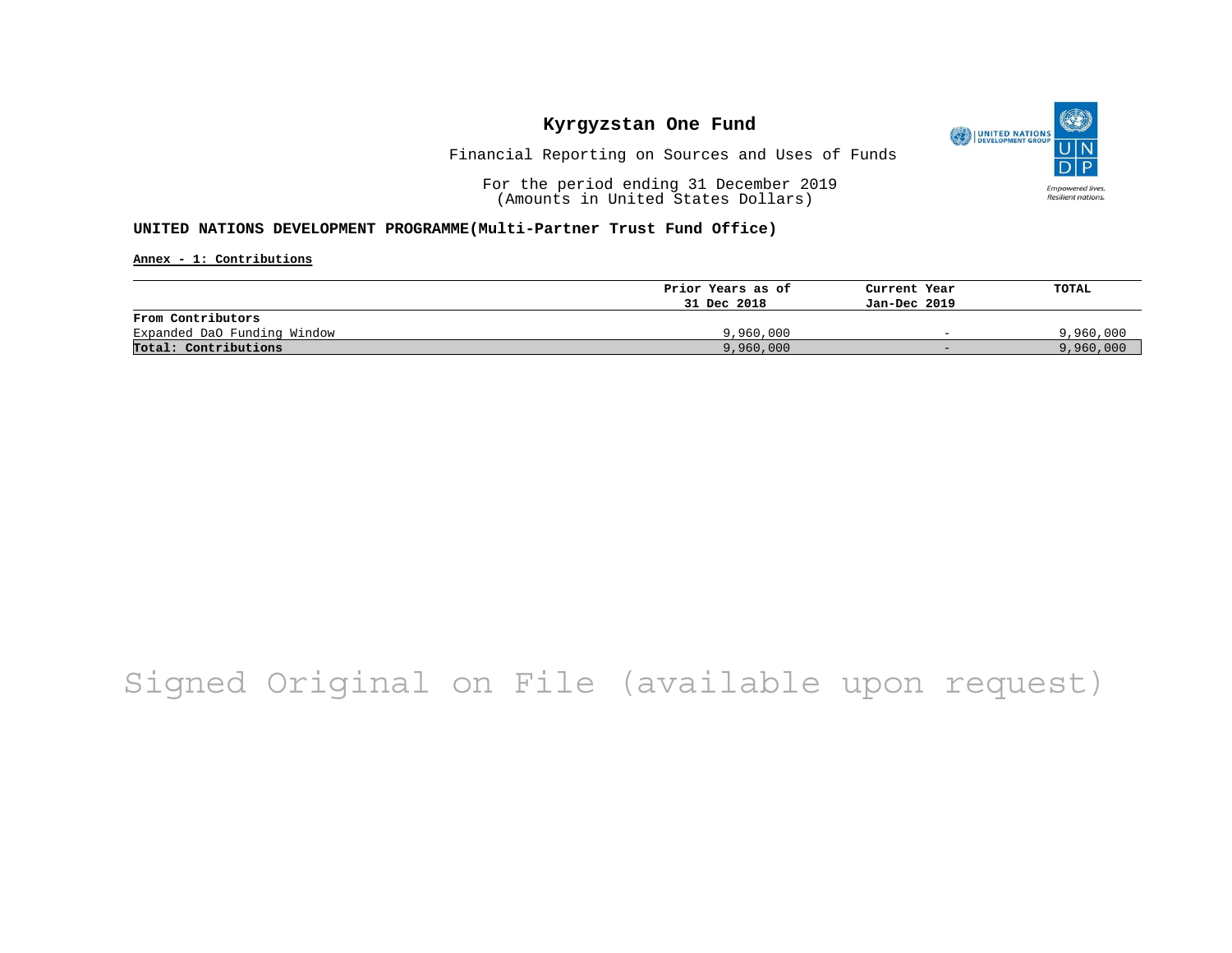

Financial Reporting on Sources and Uses of Funds

For the period ending 31 December 2019 (Amounts in United States Dollars)

### **UNITED NATIONS DEVELOPMENT PROGRAMME(Multi-Partner Trust Fund Office)**

**Annex - 2: Transfers**

|                                | Prior Years as of | Current Year<br>Jan-Dec 2019 | TOTAL     |
|--------------------------------|-------------------|------------------------------|-----------|
|                                | 31 Dec 2018       |                              |           |
| To Participating Organizations |                   |                              |           |
| FAO                            | 1,060,247         | $\qquad \qquad -$            | 1,060,247 |
| ILO                            | 241,404           | $\qquad \qquad -$            | 241,404   |
| UNDP                           | 2,922,381         | $\qquad \qquad -$            | 2,922,381 |
| UNDP (UNV)                     | 52,965            | $\overline{\phantom{a}}$     | 52,965    |
| UNFPA                          | 305,903           | $\overline{\phantom{a}}$     | 305,903   |
| UNHCR                          | 506,446           | $\overline{\phantom{a}}$     | 506,446   |
| UNICEF                         | 1,307,653         | $\qquad \qquad -$            | 1,307,653 |
| UNIDO                          | 533,725           | $\qquad \qquad -$            | 533,725   |
| UNWOMEN                        | 134,269           | $\overline{\phantom{m}}$     | 134,269   |
| WFP                            | 2,582,431         | $\overline{\phantom{a}}$     | 2,582,431 |
| <b>WHO</b>                     | 211,969           | $\qquad \qquad -$            | 211,969   |
| Total Transfers                | 9,859,393         |                              | 9,859,393 |

Signed Original on File (available upon request)